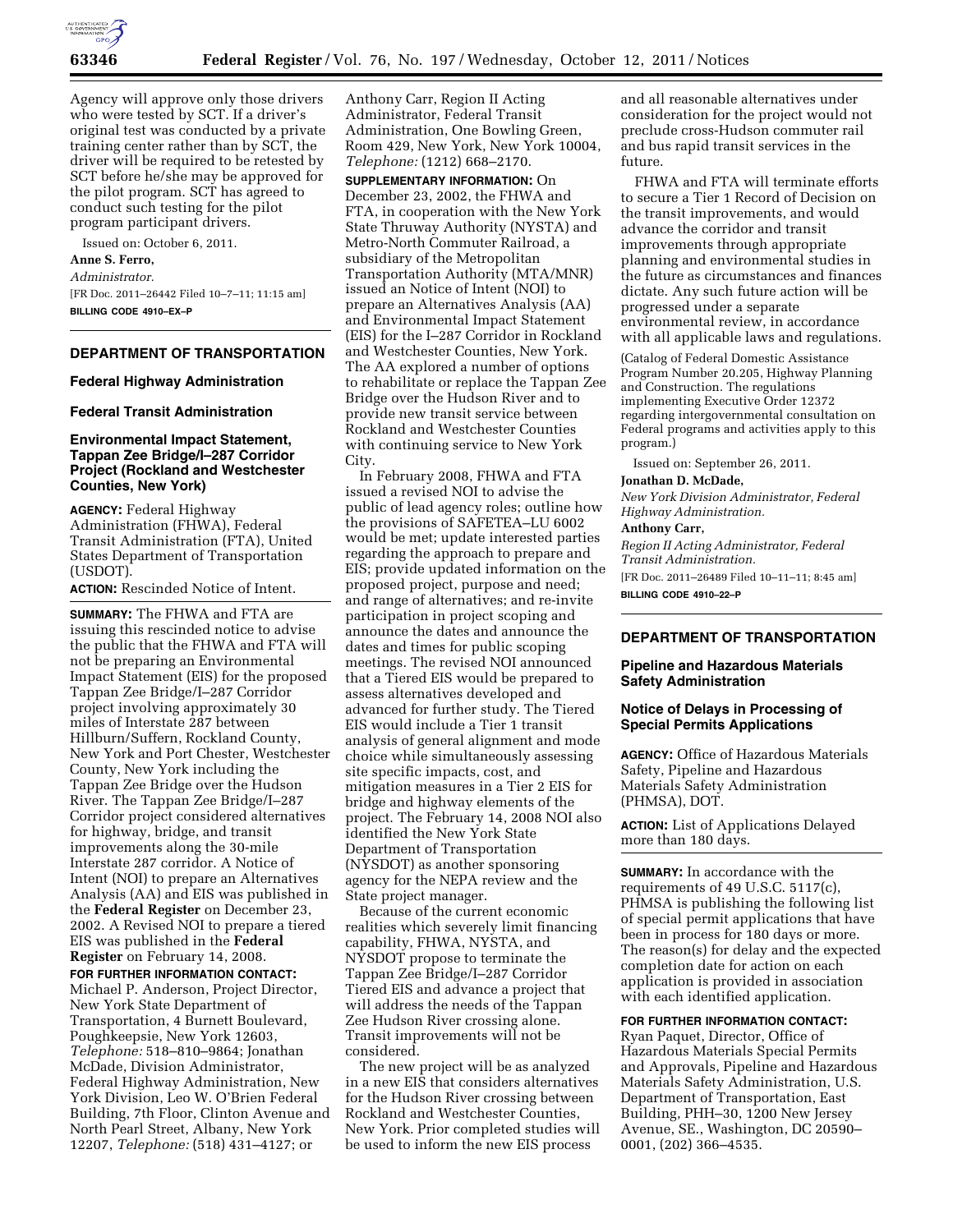# **Key to ''Reason for Delay''**

1. Awaiting additional information from applicant.

2. Extensive public comment under review.

3. Application is technically complex and is of significant impact or

precedent-setting and requires extensive analysis.

4. Staff review delayed by other priority issues or volume of special permit applications.

# **Meaning of Application Number Suffixes**

N—New application.

# MODIFICATION TO SPECIAL PERMITS

M—Modification request. R—Renewal Request.

P—Party To Exemption Request.

Dated: Issued in Washington, DC, on October 3, 2011.

# **Donald Burger,**

*Chief, General Approvals and Permits.* 

| Application No. | Applicant                                                                    | Reason for<br>delav | Estimated<br>date of com-<br>pletion |
|-----------------|------------------------------------------------------------------------------|---------------------|--------------------------------------|
| 14167-M         |                                                                              | 4                   | 10-31-2011                           |
| $14741 - M$     |                                                                              | 4                   | $10 - 31 - 2011$                     |
| 8826-M          |                                                                              | 4                   | $10 - 31 - 2011$                     |
| $8815 - M$      |                                                                              | 4                   | 10-31-2011                           |
| $12561 - M$     |                                                                              | 4                   | $10 - 31 - 2011$                     |
| $14763 - M$     |                                                                              | 4                   | $10 - 31 - 2011$                     |
| 14909-M         |                                                                              | 4                   | $10 - 31 - 2011$                     |
| $14860 - M$     |                                                                              | 4                   | 10-31-2011                           |
| $10656 - M$     | Conference of Radiation Control Program Directors, Inc., Frankfort, KY       | 4                   | $11 - 30 - 2011$                     |
| $11406 - M$     | Conference of Radiation Control Program Directors, Inc., Frankfort, KY       | 4                   | $11 - 30 - 2011$                     |
| 12629-M         |                                                                              | 4                   | $11 - 30 - 2011$                     |
| 10898-M         |                                                                              | 3                   | $11 - 30 - 2011$                     |
| $11670 - M$     |                                                                              | 3                   | $11 - 30 - 2011$                     |
| $14193 - M$     |                                                                              | 4                   | 11-30-2011                           |
| $13336 - M$     | Renaissance Industries, Inc., Sharpsville Operations M-1102, Sharpsville, PA | 4                   | $10 - 31 - 2011$                     |
| $8723 - M$      |                                                                              | 4                   | $11 - 30 - 2011$                     |
| $12929 - M$     |                                                                              | 4                   | $11 - 30 - 2011$                     |
| $14584 - M$     |                                                                              | 4                   | $11 - 30 - 2011$                     |
| 7765-M          |                                                                              | 4                   | 11-30-2011                           |
| 13199-M         |                                                                              | 4                   | $11 - 30 - 2011$                     |
| $9758 - M$      |                                                                              | 4                   | $11 - 30 - 2011$                     |
| $14921 - M$     |                                                                              | 4                   | $11 - 30 - 2011$                     |
| $13736 - M$     |                                                                              | 4                   | 10-31-2011                           |

## **New Special Permit Applications**

| $14813 - N$ | 4 | 10-31-2011       |
|-------------|---|------------------|
| 14872-N     | 4 | $11 - 30 - 2011$ |
| 14929-N     | 4 | $11 - 30 - 2011$ |
| 14951-N     | 4 | $10 - 31 - 2011$ |
| 14972-N     | 4 | $10 - 31 - 2011$ |
| $15053 - N$ |   | $11 - 30 - 2011$ |
| $15080 - N$ |   | $11 - 30 - 2011$ |
| 15199-N     |   | $10 - 31 - 2011$ |
| 15229-N     |   | $11 - 30 - 2011$ |
| 15233-N     |   | $11 - 30 - 2011$ |
| $15243 - N$ |   | $11 - 30 - 2011$ |
| 15257-N     |   | $11 - 30 - 2011$ |
| 15258-N     | 4 | $11 - 30 - 2011$ |
| $15263 - N$ | 4 | $11 - 30 - 2011$ |
| 15274-N     | 4 | $11 - 30 - 2011$ |
| 15317-N     |   |                  |
| 15322-N     | 4 | $11 - 30 - 2011$ |
| $15334 - N$ |   | $11 - 30 - 2011$ |
| $15338 - N$ | 4 | $10 - 31 - 2011$ |
| 14839-N     | 3 | $11 - 30 - 2011$ |

## **Party to Special Permits Application**

|                                                                                   | $4$   11-30-2011        |
|-----------------------------------------------------------------------------------|-------------------------|
|                                                                                   | $4$   11-30-2011        |
|                                                                                   | $4$   11-30-2011        |
|                                                                                   | $4$   11-30-2011        |
| 7887–P    GEM of Rancho Cordova, LLC dba PSC Environmental Services, Cordova, CA  | 4 11 - 30 - 2011        |
| 8445–P  GEM of Rancho Cordova, LLC dba PSC Environmental Services, Cordova, CA    | $4 11 - 30 - 2011$      |
| 11984–P    GEM of Rancho Cordova, LLC dba PSC Environmental Services, Cordova, CA | $4 \mid 11 - 30 - 2011$ |
|                                                                                   | $4$   11-30-2011        |
|                                                                                   | $4 11 - 30 - 2011$      |
|                                                                                   | $4$   11-30-2011        |
|                                                                                   | $4 11 - 30 - 2011$      |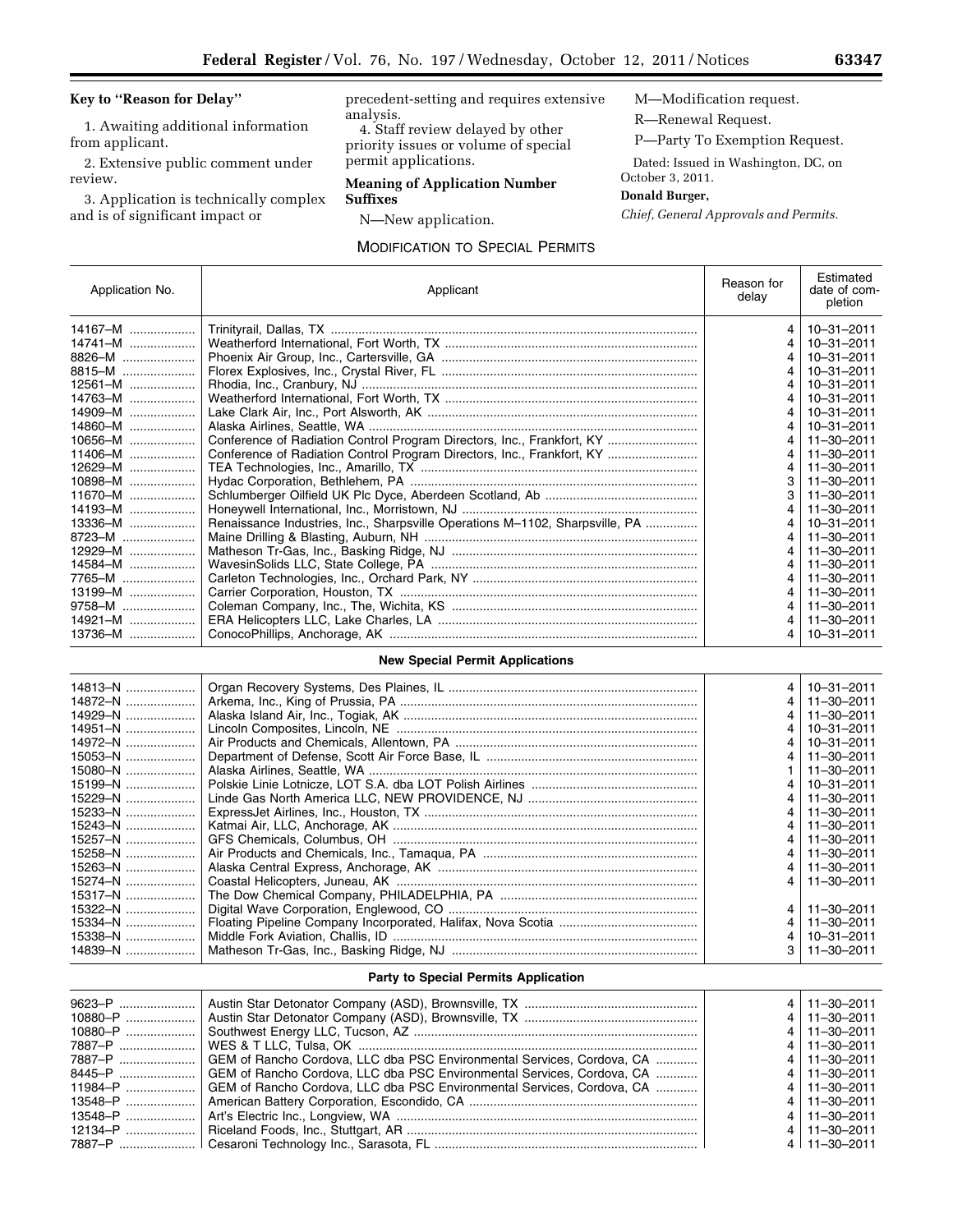۳

# MODIFICATION TO SPECIAL PERMITS—Continued

| Application No. | Applicant                                                                            | Reason for<br>delay | Estimated<br>date of com-<br>pletion |
|-----------------|--------------------------------------------------------------------------------------|---------------------|--------------------------------------|
| 10048-P         |                                                                                      | 4                   | $11 - 30 - 2011$                     |
| 8723-P          |                                                                                      | $\overline{4}$      | $11 - 30 - 2011$                     |
| 12412-P         | C.E.O. Performance Chemicals, Gulf Coast LLC DBA: ChemStation Texas, Houston,<br>TX. | 4                   | $11 - 30 - 2011$                     |
| 11055-P         |                                                                                      | 4                   | 11-30-2011                           |
| $8196 - P$      |                                                                                      | 4                   | $11 - 30 - 2011$                     |
| $12412 - P$     |                                                                                      | 4                   | $11 - 30 - 2011$                     |
| $12905 - P$     |                                                                                      | 4                   | $11 - 30 - 2011$                     |
| 8723–P          |                                                                                      | 4                   | $11 - 30 - 2011$                     |
| 7616–P          |                                                                                      | 4                   | $11 - 30 - 2011$                     |
| 7887-P          |                                                                                      | 4                   | $11 - 30 - 2011$                     |
| $10880 - P$     |                                                                                      | 4                   | $11 - 30 - 2011$                     |
| 7887-P          | PSC Industrial Outsourcing, LP dba Philip West Industrial Services, Long Beach, CA   | 4                   | $11 - 30 - 2011$                     |
| 8445–P          | PSC Industrial Outsourcing, LP dba Philip West Industrial Services, Long Beach, CA   | 4                   | $11 - 30 - 2011$                     |
| 7887-P          | 21st Century Environmental Management of California, LP, Santa Clara, CA             | 4                   | $12 - 31 - 2011$                     |
| 8445–P          |                                                                                      | 4                   | $11 - 30 - 2011$                     |
| 11984-P         |                                                                                      | 4                   | $11 - 30 - 2011$                     |
| 8445–P          |                                                                                      | 4                   | $11 - 30 - 2011$                     |
| $11296 - P$     |                                                                                      | 4                   | $11 - 30 - 2011$                     |
| 14173–P         |                                                                                      | 4                   | $11 - 30 - 2011$                     |
| $10457 - P$     |                                                                                      | 4                   | $11 - 30 - 2011$                     |

**Renewal Special Permits Applications** 

| 12858-R     |                                                                                | 4 | $11 - 30 - 2011$ |
|-------------|--------------------------------------------------------------------------------|---|------------------|
| 6691-R      |                                                                                | 4 | $11 - 30 - 2011$ |
| $12744 - R$ |                                                                                | 4 | 11-30-2011       |
| 10457-R     |                                                                                | 4 | $11 - 30 - 2011$ |
| 8445–R      |                                                                                | 4 | $11 - 30 - 2011$ |
| 8445-R      |                                                                                | 4 | $11 - 30 - 2011$ |
| 8757-R      |                                                                                | 4 | $11 - 30 - 2011$ |
| 6805-R      |                                                                                | 4 | $11 - 30 - 2011$ |
| 8445–R      |                                                                                | 4 | $11 - 30 - 2011$ |
| 6691-R      |                                                                                | 4 | $11 - 30 - 2011$ |
| 6691-R      |                                                                                | 4 | $11 - 30 - 2011$ |
| $11984 - R$ |                                                                                | 4 | $11 - 30 - 2011$ |
| 11984-R     |                                                                                | 4 | $11 - 30 - 2011$ |
| 11984-R     |                                                                                | 4 | $11 - 30 - 2011$ |
| $12095 - R$ | Lyondell Basell Industeries (former Grantee Lyondell Chemical), Houston, TX    | 4 | $11 - 30 - 2011$ |
| 10650-R     |                                                                                | 4 | $11 - 30 - 2011$ |
| 10880-R     |                                                                                | 4 | $11 - 30 - 2011$ |
| $15073 - R$ |                                                                                | 4 | $11 - 30 - 2011$ |
| 5022-R      |                                                                                | 4 | $11 - 30 - 2011$ |
| 5022-R      |                                                                                | 4 | $11 - 30 - 2011$ |
| $5022 - R$  |                                                                                | 4 | $11 - 30 - 2011$ |
| $10458 - R$ |                                                                                | 4 | $11 - 30 - 2011$ |
| 11432-R     | Baker Hughes Oilfield Operations, Inc (DBA Baker Atlas), Houston, TX           | 4 | $11 - 30 - 2011$ |
| 5022-R      |                                                                                | 4 | $11 - 30 - 2011$ |
| 8995-R      |                                                                                | 4 | $11 - 30 - 2011$ |
| 12014-R     |                                                                                | 4 | $11 - 30 - 2011$ |
| 12325-R     |                                                                                | 4 | $11 - 30 - 2011$ |
| 12412-R     |                                                                                | 4 | $11 - 30 - 2011$ |
| 8445–R      |                                                                                | 4 | $11 - 30 - 2011$ |
| $8995 - R$  | Flexible Products Company of Marietta, GA a wholly owned subsidiary of The Dow | 4 | $11 - 30 - 2011$ |
|             | Chemical Company, Philadelphia, PA.                                            |   |                  |
| 10880-R     |                                                                                | 4 | $11 - 30 - 2011$ |
| 11043-R     |                                                                                | 4 | $11 - 30 - 2011$ |
| 11043-R     |                                                                                | 4 | $11 - 30 - 2011$ |
| $11373 - R$ |                                                                                | 4 | $11 - 30 - 2011$ |
| 11984-R     |                                                                                | 4 | $11 - 30 - 2011$ |
| 11984-R     |                                                                                | 4 | $11 - 30 - 2011$ |
| $13020 - R$ |                                                                                | 4 | $11 - 30 - 2011$ |
| $13192 - R$ |                                                                                | 4 | $11 - 30 - 2011$ |
| 14193-R     |                                                                                | 4 | $11 - 30 - 2011$ |
| 7887-R      |                                                                                | 4 | $11 - 30 - 2011$ |
| 8445–R      |                                                                                | 4 | $11 - 30 - 2011$ |
| 9275–R      |                                                                                | 4 | $11 - 30 - 2011$ |
| $11215 - R$ |                                                                                | 4 | $11 - 30 - 2011$ |
| 14823–R     |                                                                                | 4 | $11 - 30 - 2011$ |
| 2709-R      |                                                                                |   | 4   11-30-2011   |
|             |                                                                                |   |                  |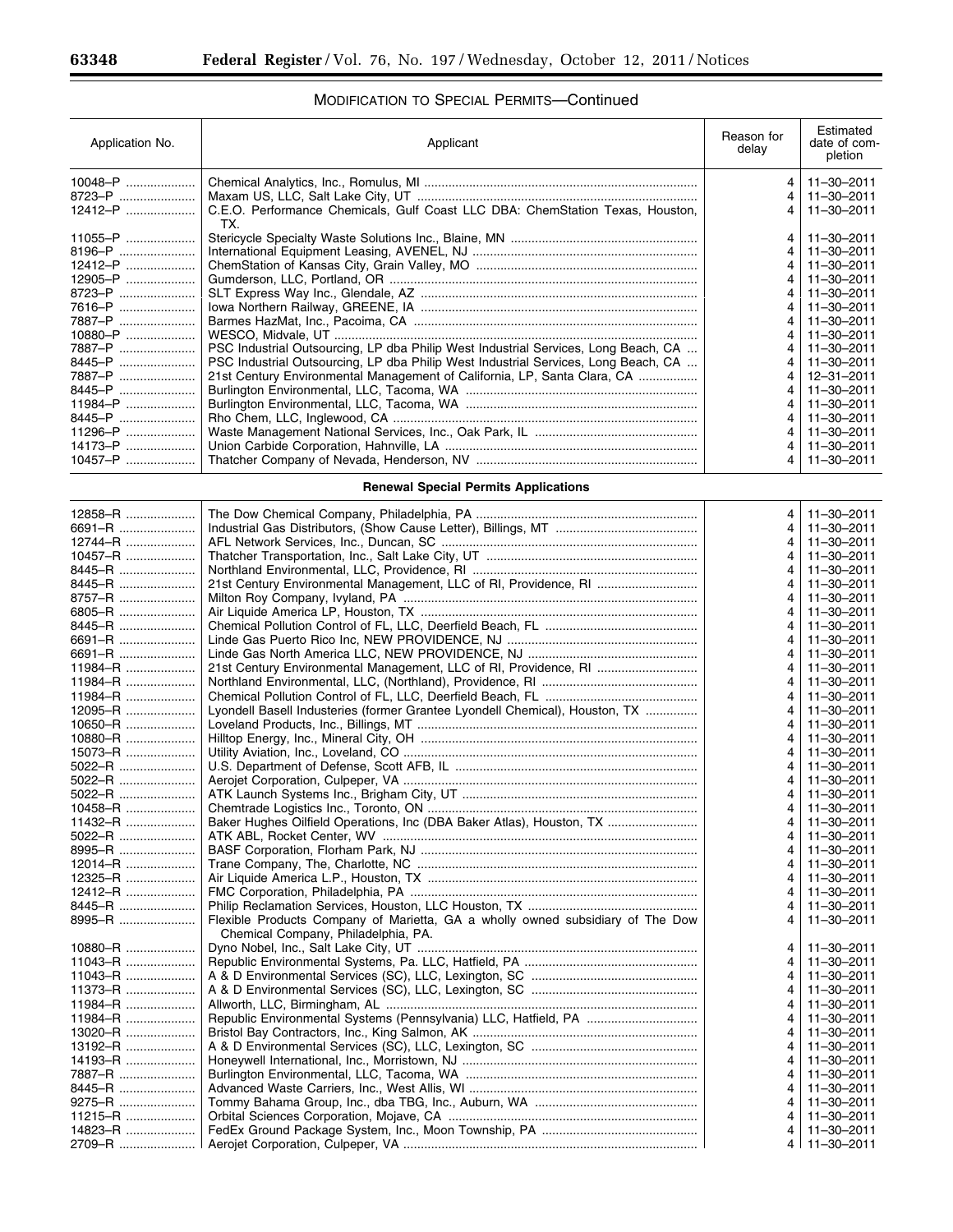# MODIFICATION TO SPECIAL PERMITS—Continued

| Application No.          | Applicant                                                                      | Reason for<br>delay | Estimated<br>date of com-<br>pletion |
|--------------------------|--------------------------------------------------------------------------------|---------------------|--------------------------------------|
| 11966-R                  |                                                                                | 4                   | 11-30-2011                           |
| 12325-R                  |                                                                                | 4                   | 11-30-2011                           |
| 8915–R                   |                                                                                | 4                   | 11-30-2011                           |
| 7887–R …………………           |                                                                                | 4                   | $11 - 30 - 2011$                     |
| 8445–R                   |                                                                                | 4                   | 11-30-2011                           |
| 11984-R                  |                                                                                | 4                   | $11 - 30 - 2011$                     |
| 3004–R                   |                                                                                | 4                   | 11-30-2011<br>11-30-2011             |
| 8156–R …………………<br>6805-R |                                                                                | 4<br>4              | $11 - 30 - 2011$                     |
| 8723-R                   |                                                                                | 4                   | $11 - 30 - 2011$                     |
| 14175–R                  |                                                                                | 4                   | $11 - 30 - 2011$                     |
| $8156 - R$               |                                                                                | 4                   | $11 - 30 - 2011$                     |
| 14828-R                  |                                                                                | 4                   | $11 - 30 - 2011$                     |
| 6670-R                   |                                                                                | 4                   | $11 - 30 - 2011$                     |
| 8915–R                   |                                                                                | 4                   | $11 - 30 - 2011$                     |
| 11759-R                  |                                                                                | 4                   | 11-30-2011                           |
| 5022-R                   |                                                                                | 4                   | $11 - 30 - 2011$                     |
| 8445-R                   |                                                                                | 4                   | $11 - 30 - 2011$                     |
| 14175-R                  |                                                                                | 4                   | 11-30-2011                           |
| 7887–R …………………           |                                                                                | 4                   | 11-30-2011                           |
| 10043-R                  |                                                                                | 4                   | $11 - 30 - 2011$                     |
| $10880 - R$              |                                                                                | 4                   | $11 - 30 - 2011$                     |
| $12858 - R$              |                                                                                | 4                   | $11 - 30 - 2011$                     |
| 4850-R                   |                                                                                | 4                   | $11 - 30 - 2011$                     |
| 11227-R                  | Baker Hughes Oilfield Operations, Inc., dba Baker Atlas (Former Grantee: Baker | 4                   | $11 - 30 - 2011$                     |
| 9166–R                   | Hughes), Houston, TX.                                                          |                     |                                      |
| $11110 - R$              |                                                                                | 4<br>4              | 11-30-2011<br>11-30-2011             |
| 4850-R                   |                                                                                | 4                   | $11 - 30 - 2011$                     |
| 6691-R                   |                                                                                | 4                   | 11-30-2011                           |
| 14755-R                  |                                                                                | 4                   | $11 - 30 - 2011$                     |
| 3004–R                   |                                                                                | 4                   | 11-30-2011                           |
| 3004–R                   |                                                                                | 4                   | $11 - 30 - 2011$                     |
| 3004–R                   |                                                                                | 4                   | $11 - 30 - 2011$                     |
| 4850-R                   |                                                                                | 4                   | $11 - 30 - 2011$                     |
| 7972-R                   |                                                                                | 4                   | 11-30-2011                           |
| 8445–R                   |                                                                                | 4                   | $11 - 30 - 2011$                     |
| $12283 - R$              | Federal Aviation Administration, Alaskan Region (FAA), Anchorage, AK           | 4                   | 11-30-2011                           |
| 10672-R                  |                                                                                | 4                   | $11 - 30 - 2011$                     |
| 8445–R                   |                                                                                | 4                   | $11 - 30 - 2011$                     |
| 9623–R                   |                                                                                | 4                   | $11 - 30 - 2011$                     |
| 14791-R                  |                                                                                | 4                   | $11 - 30 - 2011$                     |
| 10985-R                  |                                                                                | 4                   | $11 - 30 - 2011$                     |
| $11073 - R$<br>8445–R    |                                                                                | 4                   | $11 - 30 - 2011$<br>$11 - 30 - 2011$ |
| 970–R                    |                                                                                | 4<br>4              | $11 - 30 - 2011$                     |
| 12335-R                  | Baker Hughes Oilfield Operations, Inc., dba Baker Atlas Division, Houston, TX  | 4                   | 11-30-2011                           |
| 6691-R                   | ABCO Welding & Industrial Supply, Inc. (Show Cause Letter), Waterford, CT      | 4                   | $11 - 30 - 2011$                     |
| 10048-R                  |                                                                                | 4                   | $11 - 30 - 2011$                     |
| 7887-R                   |                                                                                | 4                   | 11-30-2011                           |
| 8445–R                   |                                                                                | 4                   | 11-30-2011                           |
| 7954-R                   |                                                                                | 4                   | 11-30-2011                           |
| 8445–R                   |                                                                                | 4                   | 11-30-2011                           |
| 8445–R                   |                                                                                | 4                   | 11-30-2011                           |
| 9623-R                   |                                                                                | 4                   | 11-30-2011                           |
| 13161-R                  |                                                                                | 4                   | 11-30-2011                           |
| 4850-R                   |                                                                                | 4                   | 11-30-2011                           |
| 11043-R                  |                                                                                | 4                   | 11-30-2011                           |
| 12095-R                  |                                                                                | 4                   | 11-30-2011                           |
| 6691-R                   |                                                                                | 4                   | 11-30-2011                           |
| 7594-R                   |                                                                                | 4                   | 11-30-2011                           |
| 9623–R …………………           |                                                                                | 4                   | 11-30-2011                           |
| 11348-R<br>7887-R        |                                                                                | 4<br>4              | 11-30-2011<br>11-30-2011             |
| 7887-R                   |                                                                                | 4                   | 11-30-2011                           |
| 7887–R                   |                                                                                | 4                   | 11-30-2011                           |
| 12283-R                  |                                                                                | 4                   | 11-30-2011                           |
| 7887-R                   |                                                                                | 4                   | 11-30-2011                           |
| 11296-R                  |                                                                                | 4                   | $11 - 30 - 2011$                     |
| 11296-R                  |                                                                                | 4                   | 11-30-2011                           |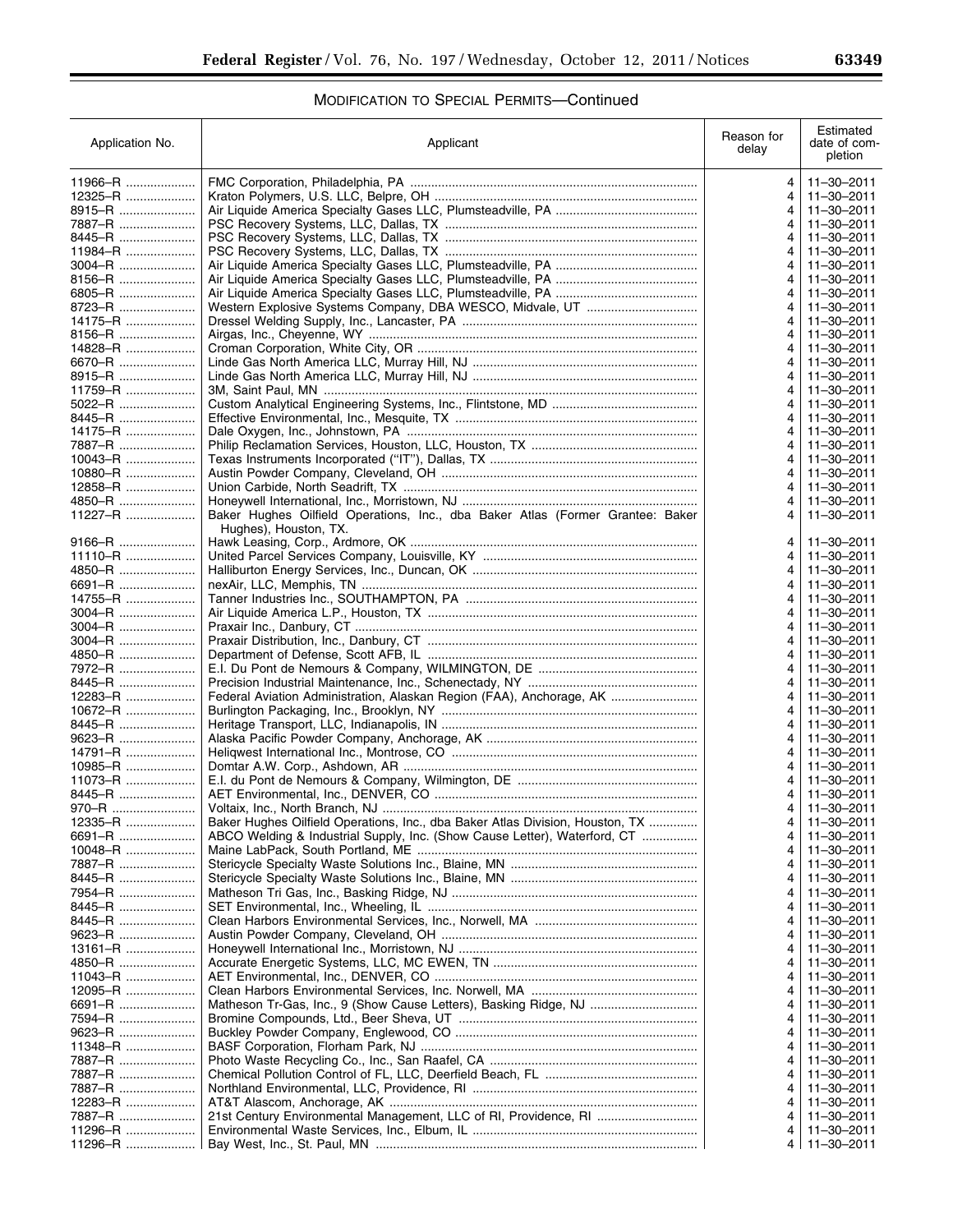۳

| Application No.           | Applicant                                                              | Reason for<br>delay | Estimated<br>date of com-<br>pletion |
|---------------------------|------------------------------------------------------------------------|---------------------|--------------------------------------|
| $13078 - R$               |                                                                        | 4                   | 11-30-2011                           |
| 8156–R …………………            | Gas Dynamics, a division of the Argus Group. Inc., Chesterfield, MI    | 4                   | 11-30-2011                           |
| 7887-R                    |                                                                        | 4                   | $11 - 30 - 2011$                     |
| 8445–R                    |                                                                        | 4                   | 11-30-2011                           |
| 6805-R<br>6691-R          |                                                                        | 4                   | 11-30-2011<br>$11 - 30 - 2011$       |
| 12412-R                   |                                                                        | 4                   | 11-30-2011                           |
| 970–R                     |                                                                        | 4                   | 11-30-2011                           |
| 7073-R                    |                                                                        | 4                   | $11 - 30 - 2011$                     |
| 7073–R                    |                                                                        | 4                   | $11 - 30 - 2011$                     |
| 8445-R                    |                                                                        |                     | $11 - 30 - 2011$                     |
| $12905 - R$               |                                                                        | 4                   | $11 - 30 - 2011$                     |
| 7616–R …………………            |                                                                        | 4                   | $11 - 30 - 2011$                     |
| 11984-R                   |                                                                        |                     | $11 - 30 - 2011$                     |
| 7954–R                    |                                                                        | 4                   | 11-30-2011                           |
| 7954–R …………………<br>10880-R |                                                                        | 4<br>4              | 11-30-2011<br>$11 - 30 - 2011$       |
| 970–R                     |                                                                        |                     | $11 - 30 - 2011$                     |
| 12443-R                   |                                                                        | 4                   | 11-30-2011                           |
| 8445–R …………………            |                                                                        | 4                   | 11-30-2011                           |
| 14482-R                   |                                                                        | 4                   | $11 - 30 - 2011$                     |
| 11318-R                   |                                                                        | 4                   | 11-30-2011                           |
| 11759-R                   |                                                                        | 4                   | 11-30-2011                           |
| 14550-R                   | Air Liquide Electronics Materials, F-71106 Chalon-sur-Saone Cedex      |                     | $11 - 30 - 2011$                     |
| 6691-R                    |                                                                        | 4                   | $11 - 30 - 2011$                     |
| 12905-R                   |                                                                        |                     | 11-30-2011                           |
| 12905-R                   |                                                                        | 4                   | 11-30-2011                           |
| 8445–R                    |                                                                        |                     | 11-30-2011                           |
| 11749-R                   |                                                                        |                     | 11-30-2011                           |
| 12905-R                   |                                                                        |                     | 11-30-2011                           |
| 12905-R                   |                                                                        | 4                   | 11-30-2011                           |
| 12905-R                   |                                                                        |                     | 11-30-2011                           |
| 12905-R                   |                                                                        | 4                   | $11 - 30 - 2011$                     |
| 12905-R<br>11406-R        | Conference of Radiation Control Program Directors, Inc., Frankfort, KY |                     | 11-30-2011<br>11-30-2011             |
| 8723–R                    |                                                                        | 4                   | 11-30-2011                           |
| 7891–R …………………            |                                                                        |                     | 11-30-2011                           |
| 11749-R                   |                                                                        |                     | 11-30-2011                           |
| 6293-R                    |                                                                        | 4                   | 11-30-2011                           |
| 10656-R                   | Conference of Radiation Control Program Directors, Inc., Frankfort, KY |                     | 11-30-2011                           |
| 7835–R                    |                                                                        |                     | 11-30-2011                           |
| 14385-R                   |                                                                        |                     | 11-30-2011                           |
| 11502-R                   |                                                                        |                     | 11-30-2011                           |
| 8697-R                    |                                                                        |                     | 11-30-2011                           |
| 7887-R                    |                                                                        | 4                   | 11-30-2011                           |
| 7835-R<br>.               |                                                                        |                     | $11 - 30 - 2011$                     |
| 12283-R                   |                                                                        |                     | 11-30-2011                           |
| 11502-R                   |                                                                        |                     | 11-30-2011                           |
| 4884–R                    |                                                                        |                     | 11-30-2011                           |
| 9157–R …………………            |                                                                        |                     | 11-30-2011                           |
| 7835–R                    |                                                                        |                     | 11-30-2011                           |
| 12726-R<br>6971–R ………………… |                                                                        |                     | 11-30-2011<br>11-30-2011             |
| 11660-R                   |                                                                        |                     | 11-30-2011                           |
| 7835–R …………………            |                                                                        |                     | 11-30-2011                           |
| 9778–R …………………            |                                                                        |                     | 11-30-2011                           |
| 11984-R                   |                                                                        |                     | 11-30-2011                           |
| 10709-R                   |                                                                        |                     | 11-30-2011                           |
| 7835-R                    |                                                                        |                     | 11-30-2011                           |
| 14691-R                   |                                                                        |                     | 11-30-2011                           |
| 5112–R …………………            |                                                                        |                     | 11-30-2011                           |
| 7887–R                    |                                                                        |                     | 11-30-2011                           |
| 2709–R …………………            |                                                                        |                     | 11-30-2011                           |
| 10709-R                   |                                                                        |                     | 11-30-2011                           |
| 11055-R                   |                                                                        |                     | 11-30-2011                           |
| 11984–R                   |                                                                        |                     | 11-30-2011                           |
| 2787–R …………………            |                                                                        | 4                   | 11-30-2011                           |
| 7887–R                    | Republic Environmental Systems, (Pennsylvania), LLC, Hatfield, PA      |                     | 11-30-2011                           |
| 4850-R<br>11043-R         |                                                                        | 4<br>4              | 11-30-2011<br>11-30-2011             |
|                           |                                                                        |                     |                                      |

# MODIFICATION TO SPECIAL PERMITS—Continued